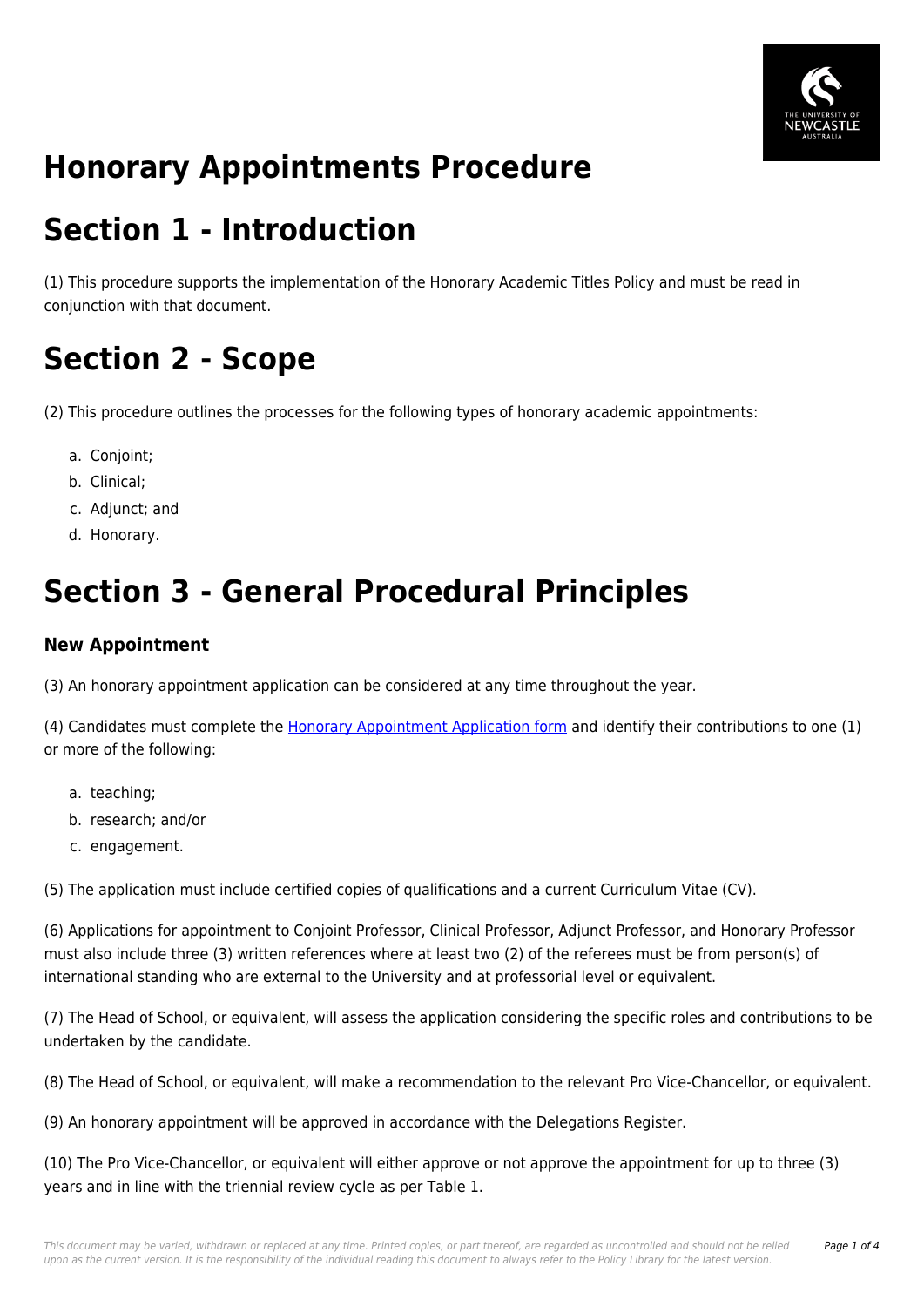#### **Table 1**

| Honorary category | Honorary title                                                                                                      | Approval delegation               |
|-------------------|---------------------------------------------------------------------------------------------------------------------|-----------------------------------|
| Conjoint          | Conjoint Associate Professor<br><b>Conjoint Senior Lecturer</b><br>Conjoint Lecturer<br>Conjoint Associate Lecturer | Pro Vice-Chancellor or equivalent |
| Clinical          | Clinical Associate Professor<br>Clinical Senior Lecturer<br>Clinical Lecturer<br>Clinical Associate Lecturer        | Pro Vice-Chancellor or equivalent |
| Adjunct           | Adjunct Associate Professor<br>Adjunct Senior Lecturer<br>Adjunct Lecturer<br>Adjunct Associate Lecturer            | Pro Vice-Chancellor or equivalent |
| Honorary          | Honorary Associate Professor<br><b>Honorary Senior Lecturer</b><br>Honorary Lecturer<br>Honorary Associate Lecturer | Pro Vice-Chancellor or equivalent |

(11) For Conjoint Professor, Clinical Professor, Adjunct Professor, Adjunct Professor of Practice and Honorary Professor appointments, the Pro Vice-Chancellor, or equivalent, will make a recommendation to the Pro Vice-Chancellor (Academic Excellence).

(12) The Pro Vice-Chancellor (Academic Excellence) will make an independent assessment of each application, for final recommendation to the Vice-Chancellor.

(13) The Vice-Chancellor will either approve or not approve the appointment for up to three (3) years and in line with the triennial review cycle.

### **Letter of Offer**

(14) The Head of School, or equivalent, will write to the successful candidate using the template. The letter of offer must be signed by the candidate and returned to the University prior to commencement of duties.

(15) The Head of School, or equivalent, will advise the unsuccessful candidate in writing of the outcome.

(16) The approved application will be provided to Human Resource Services for processing and record keeping.

## **Section 4 - Renewal**

(17) Renewal of an honorary appointment will be undertaken when the current honorary appointment expires or at the conclusion of the triennial period, whichever is the sooner.

(18) Title holders are invited to express their interest in continuing their appointment with a brief statement confirming their current and future contributions, provide an updated Curriculum Vitae (CV) and confirm their current employment status.

(19) The Head of School, or equivalent, will review each appointment and provide a list of recommendations to the Pro Vice-Chancellor.

(20) The Pro Vice-Chancellor, or equivalent, will either approve or not approve the reappointment for up to three (3) years in line with the triennial review cycle.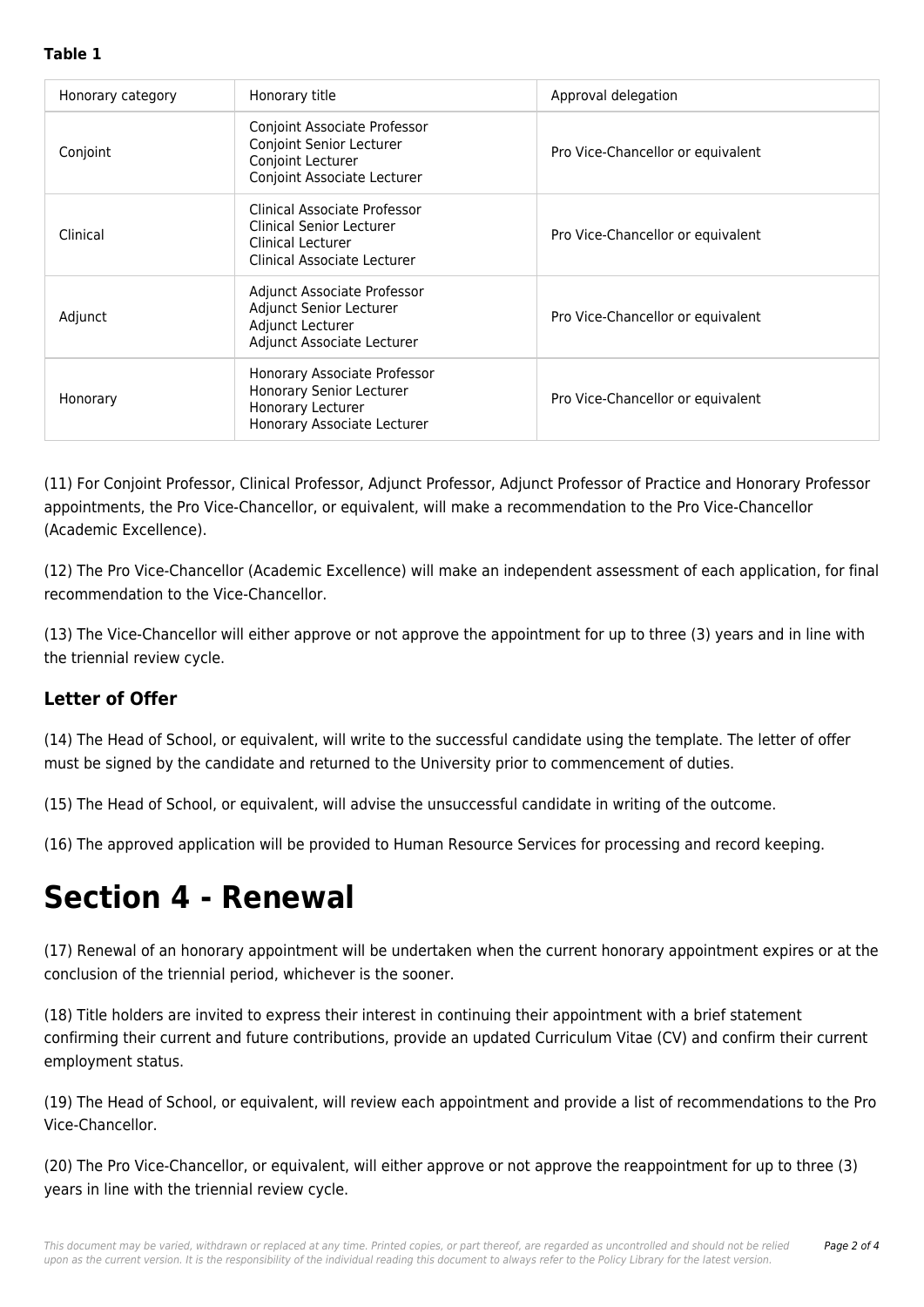(21) The Head of School, or equivalent, will write to the successful candidate(s) using the renewal template (see [here\).](https://policies.newcastle.edu.au/download.php?id=677&version=1&associated)

(22) The Head of School, or equivalent, will advise the unsuccessful candidate(s) in writing of the outcome.

(23) The approved renewal(s) will be provided to Human Resource Services for processing and record keeping.

# **Section 5 - Withdrawal of Honorary Appointment**

(24) The honorary appointee can terminate their association with the University at any time.

(25) The University reserves the right to withdraw the academic title and any associated conditions if the Pro Vice-Chancellor, Head of School, Chief People and Culture Officer or any role senior to these positions, considers that the title holder:

- a. is no longer contributing to the research, teaching and/or service and engagement; or
- b. has failed to comply with the terms in their letter of offer; or
- c. has acted in a way that is inconsistent with the University's strategic priorities; or
- d. has breached the University of Newcastle's [Code of Conduct](https://policies.newcastle.edu.au/document/view-current.php?id=204) or another relevant University policy which, is likely to bring the University or any of its related entities into disrepute; or
- e. has changed or ceased their external employment, justifying the withdrawal of the academic title.